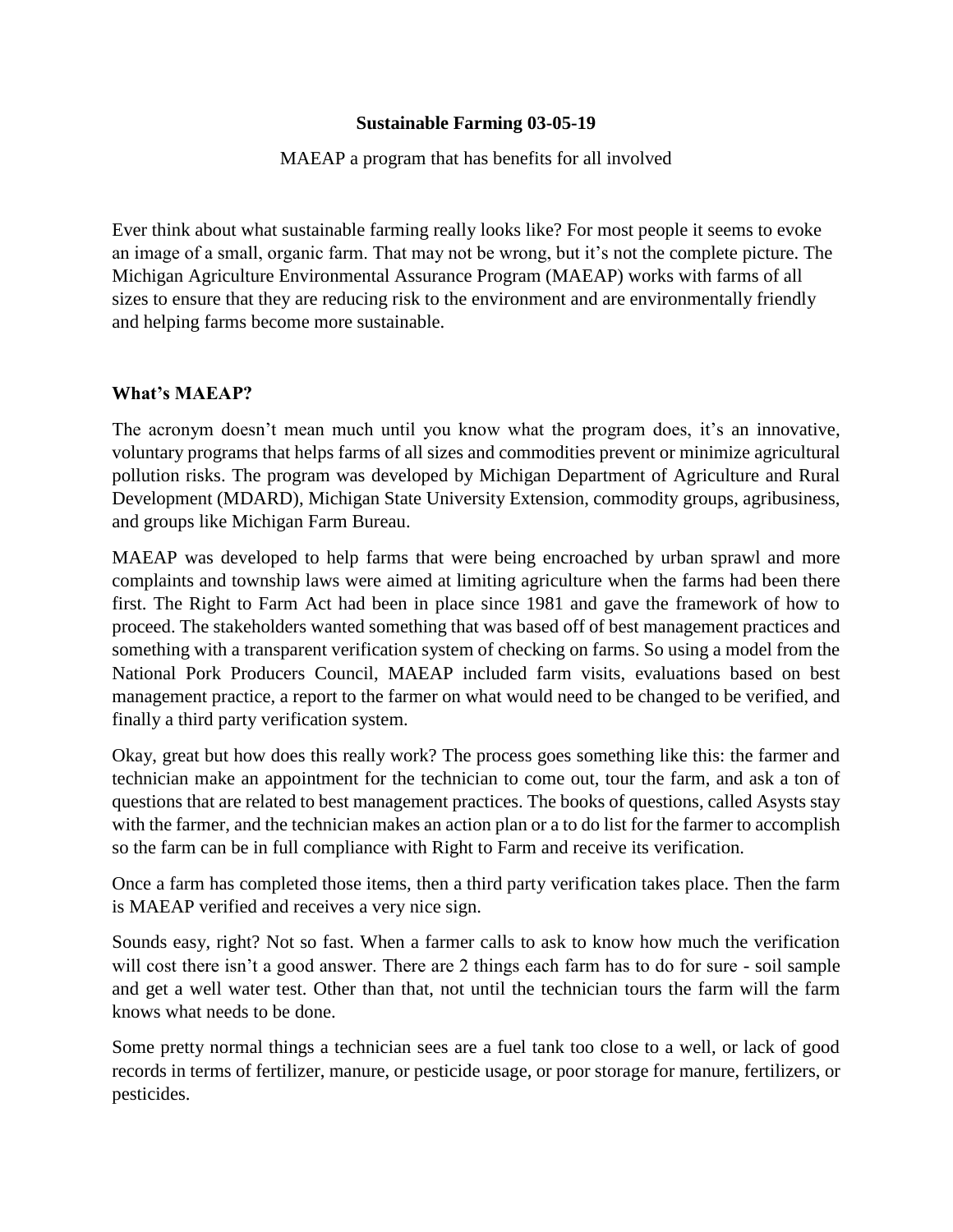### **Benefits to the farmer**

The legal protections that is offered by the Right to Farm Act are very real and very helpful. Every farm is covered under Right to Farm, but may not be protected if they aren't following those best management practices. MAEAP walks the farm through that in those Asyst books. This protection is typically the number one sell of the program. Laws limiting agriculture in an area that is typically agriculture will be challenged by the Right to Farm Act.

Keeping that in mind, many farmers have asked if the MAEAP program will ever be mandatory. As of right now, no. MDARD does NOT want to change the voluntary involvement that seems to have better farmer buy in and implementation than making it mandatory would.

The sign and usage of the MAEAP label are another reason many growers want to be involved. However, many farms, don't want to put up the sign but just want the satisfaction of completing and continually working toward more sustainability with this program.

Another popular reason farms work with a MAEAP technician is to help their ranking with the Natural Resource Conservation Service (NRCS) for their cost share program. NRCS and MAEAP have very similar goals. MAEAP will look at the whole farm and may discover some other things that need to be fixed that NRCS can help pay for.

## **Benefits to non-farmers**

- 1. The sign shows that farms are doing the very best they can by following these best management practices. One point to make here- The author has found that almost every farm she's been on are 85-95% of the way to being verified. The sign is just the finishing touch.
- 2. Know that farmers are always concerned about their farm and land they farm. Many are very aware that neighbor relations may need to be improved after going through MAEAP, and many try to improve them, but in all reality if you move into a farming community be prepared for smells, dust, and large equipment during certain times of the year.
- 3. Farmers choose to participate in MAEAP which makes them more likely to complete all the steps as money and time allows.
- 4. Preserving natural resources and particularly ground water is a concern to farmers and many enjoy the outdoors like you do and want to preserve nature for everyone to enjoy.

# **Looking to the future**

MAEAP is feeling some pressure to be even more sustainable and at least try to help farms compete with other types of sustainability labels that end users require. Farmers don't want to have to do more work to meet another label requirement when MAEAP often already fits the bill. Those discussions are already happening.